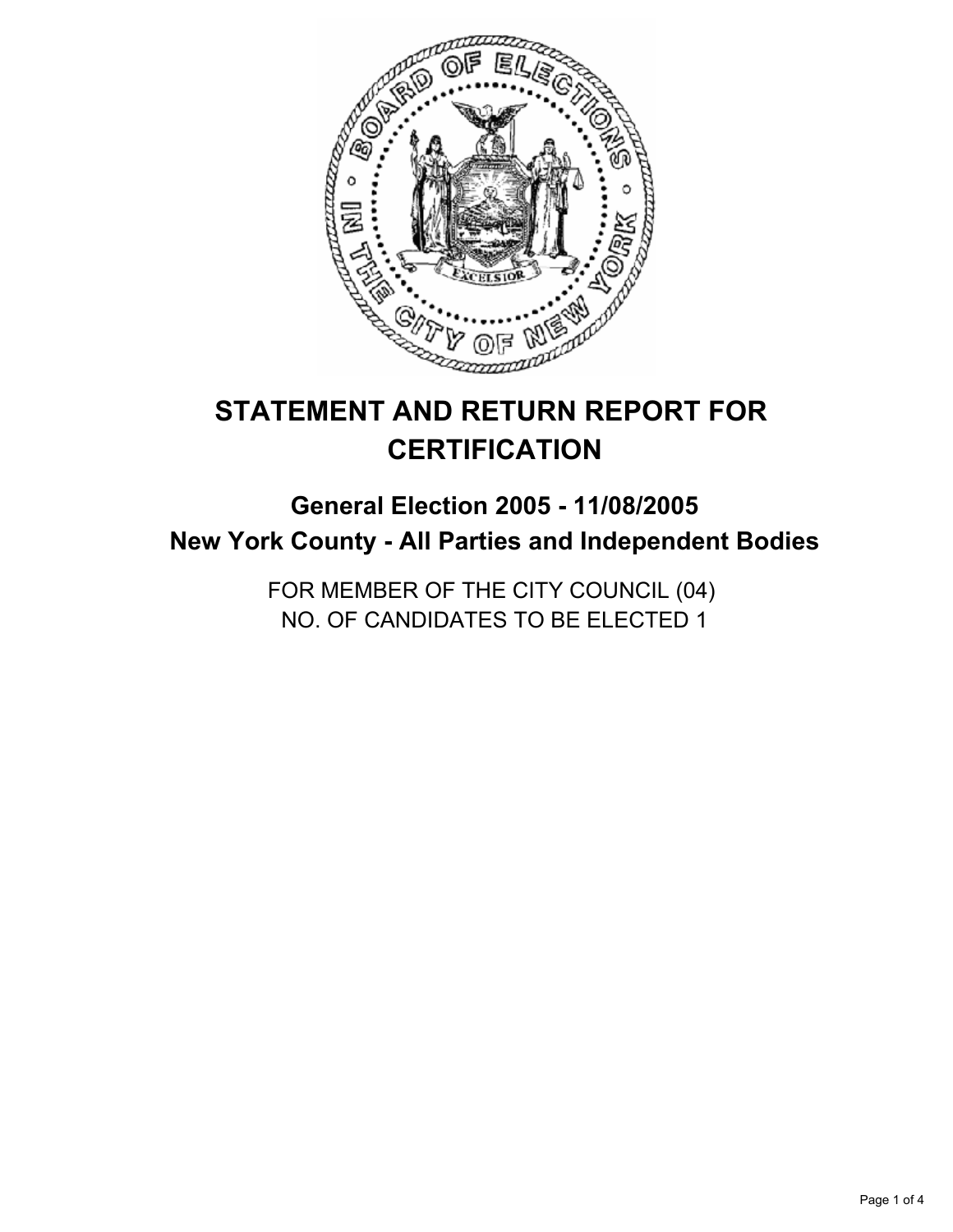

#### **ASSEMBLY DISTRICT 65**

| <b>PUBLIC COUNTER</b>                  | 3,109 |
|----------------------------------------|-------|
| <b>EMERGENCY</b>                       | 0     |
| ABSENTEE/MILITARY                      | 82    |
| AFFIDAVIT                              | 67    |
| <b>TOTAL BALLOTS</b>                   | 3,258 |
| PATRICK M MURPHY (REPUBLICAN\LIBERAL)  | 965   |
| DANIEL R. GARODNICK (DEMOCRATIC)       | 1,834 |
| PATRICK M MURPHY (INDEPENDENCE)        | 64    |
| DANIEL R. GARODNICK (WORKING FAMILIES) | 47    |
| JAK JACOB KARAKO (LIBERTARIAN)         | 38    |
| <b>TOTAL VOTES</b>                     | 2,948 |
| <b>UNRECORDED</b>                      | 310   |

#### **ASSEMBLY DISTRICT 68**

| <b>PUBLIC COUNTER</b>                  | 1,393 |
|----------------------------------------|-------|
| <b>EMERGENCY</b>                       |       |
| ABSENTEE/MILITARY                      | 24    |
| AFFIDAVIT                              | 16    |
| <b>TOTAL BALLOTS</b>                   | 1,433 |
| PATRICK M MURPHY (REPUBLICAN\LIBERAL)  | 470   |
| DANIEL R. GARODNICK (DEMOCRATIC)       | 778   |
| PATRICK M MURPHY (INDEPENDENCE)        | 35    |
| DANIEL R. GARODNICK (WORKING FAMILIES) | 29    |
| JAK JACOB KARAKO (LIBERTARIAN)         | 9     |
| <b>TOTAL VOTES</b>                     | 1,321 |
| <b>UNRECORDED</b>                      | 112   |

#### **ASSEMBLY DISTRICT 73**

| PUBLIC COUNTER                         | 22,130 |
|----------------------------------------|--------|
| <b>EMERGENCY</b>                       | 36     |
| ABSENTEE/MILITARY                      | 701    |
| <b>AFFIDAVIT</b>                       | 328    |
| <b>TOTAL BALLOTS</b>                   | 23,195 |
| PATRICK M MURPHY (REPUBLICAN\LIBERAL)  | 7,717  |
| DANIEL R. GARODNICK (DEMOCRATIC)       | 11,935 |
| PATRICK M MURPHY (INDEPENDENCE)        | 541    |
| DANIEL R. GARODNICK (WORKING FAMILIES) | 265    |
| JAK JACOB KARAKO (LIBERTARIAN)         | 161    |
| <b>TOTAL VOTES</b>                     | 20,619 |
| <b>UNRECORDED</b>                      | 2.576  |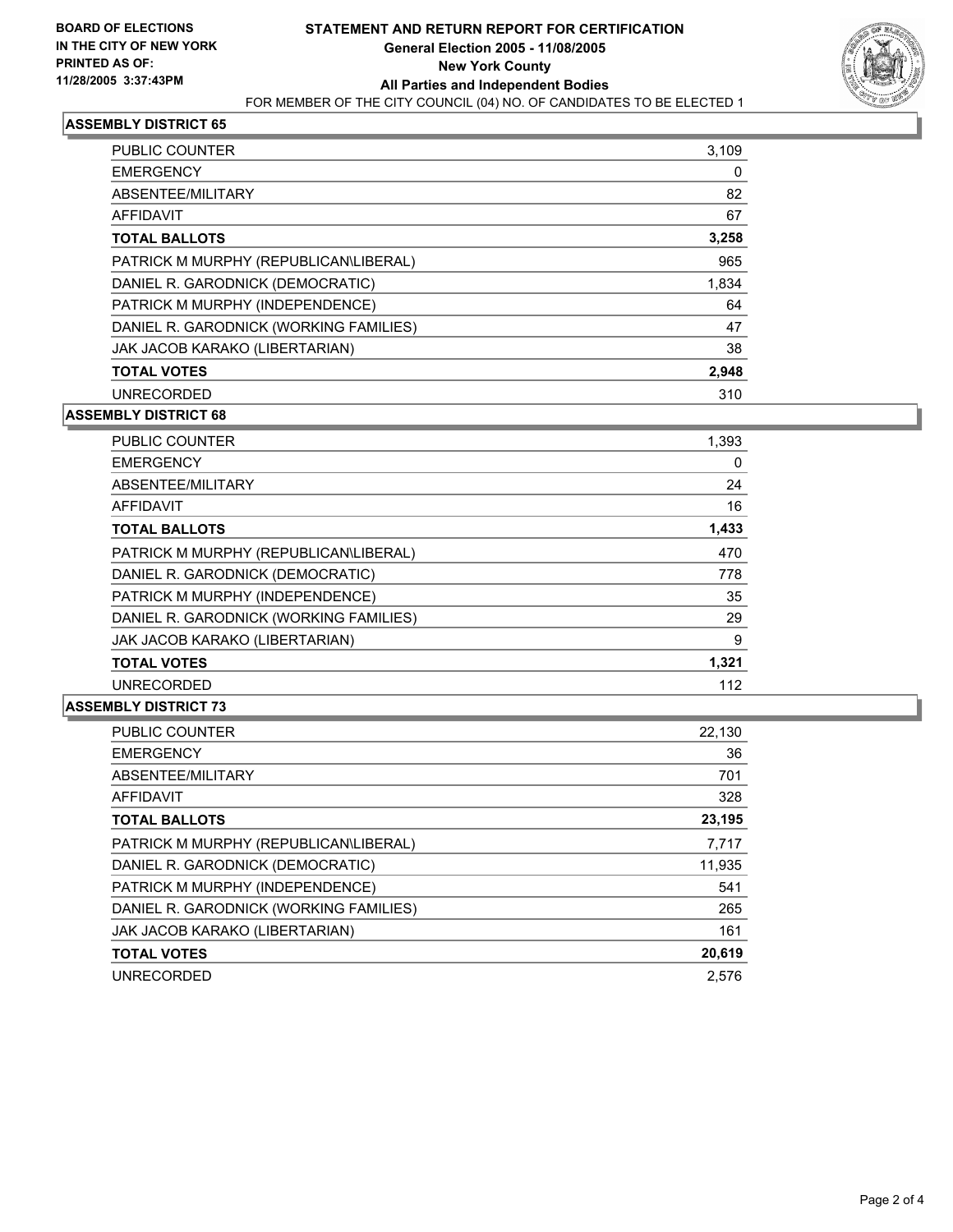

#### **ASSEMBLY DISTRICT 74**

| PUBLIC COUNTER                         | 10,661 |
|----------------------------------------|--------|
| <b>EMERGENCY</b>                       | 111    |
| ABSENTEE/MILITARY                      | 245    |
| AFFIDAVIT                              | 114    |
| <b>TOTAL BALLOTS</b>                   | 11,131 |
| PATRICK M MURPHY (REPUBLICAN\LIBERAL)  | 2,361  |
| DANIEL R. GARODNICK (DEMOCRATIC)       | 7,178  |
| PATRICK M MURPHY (INDEPENDENCE)        | 211    |
| DANIEL R. GARODNICK (WORKING FAMILIES) | 328    |
| JAK JACOB KARAKO (LIBERTARIAN)         | 122    |
| <b>TOTAL VOTES</b>                     | 10,200 |
| <b>UNRECORDED</b>                      | 931    |

#### **ASSEMBLY DISTRICT 75**

| PUBLIC COUNTER                         | 2,438 |
|----------------------------------------|-------|
| <b>EMERGENCY</b>                       | 16    |
| ABSENTEE/MILITARY                      | 77    |
| AFFIDAVIT                              | 29    |
| <b>TOTAL BALLOTS</b>                   | 2,560 |
| PATRICK M MURPHY (REPUBLICAN\LIBERAL)  | 727   |
| DANIEL R. GARODNICK (DEMOCRATIC)       | 1,357 |
| PATRICK M MURPHY (INDEPENDENCE)        | 62    |
| DANIEL R. GARODNICK (WORKING FAMILIES) | 53    |
| JAK JACOB KARAKO (LIBERTARIAN)         | 40    |
| <b>TOTAL VOTES</b>                     | 2,239 |
| <b>UNRECORDED</b>                      | 321   |